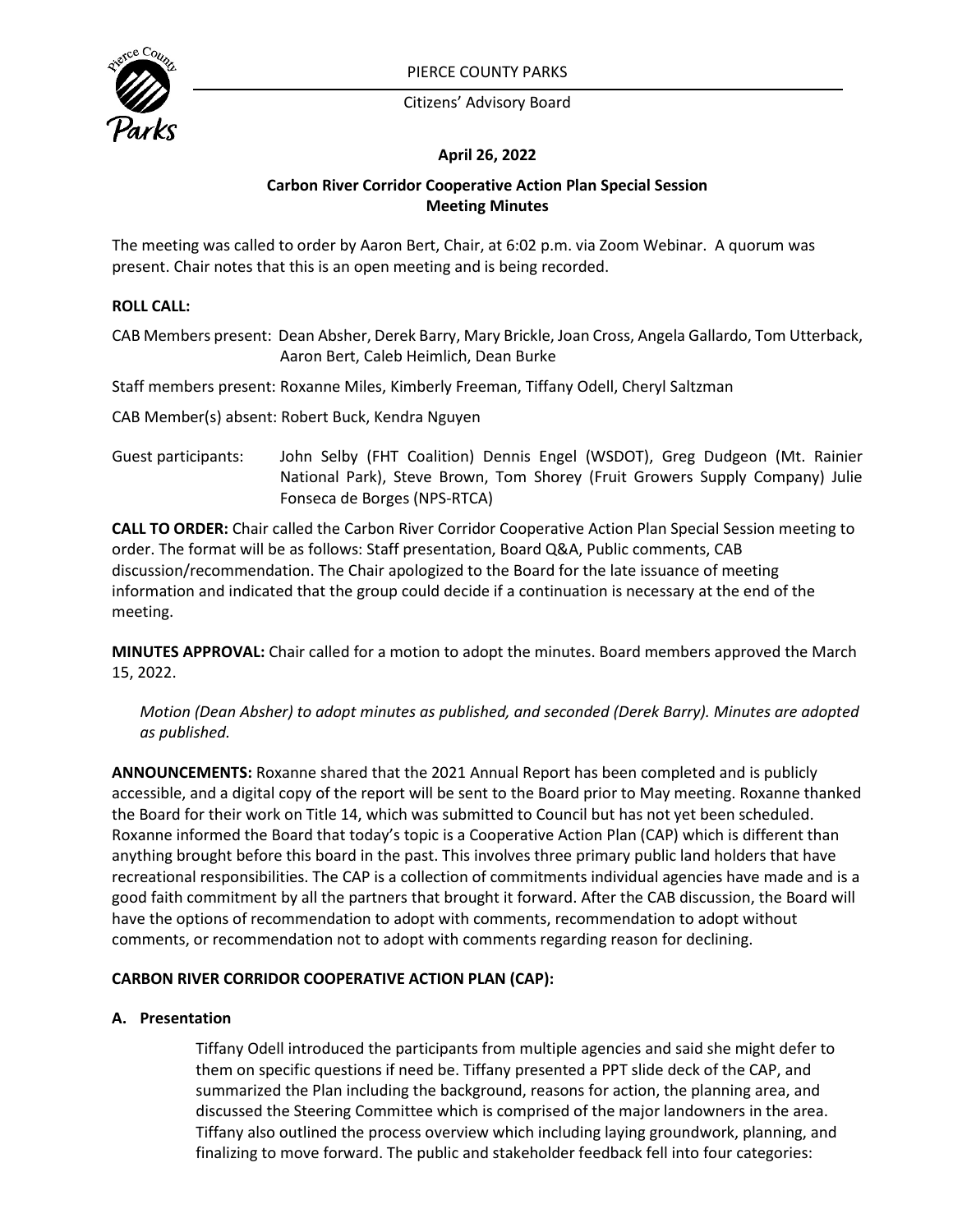partner coordination, recreational opportunities and facilities, informational and educational resources, and natural and historical conservation. Tiffany outlined the objectives of the action plan, and specific actions that would be taken:

#### Action Plan

P-1: Establish a structure for coordinated management – forming necessary agreements for public services and facilities, working together to seek funding to support actions in the plan, and working together to develop an emergency access plan through area.

P-2: Coordinate across partners to mitigate unsanctioned activities – taking action to address enforcement and emergency response issues that exist in the Corridor today.

R-1 – Expand recreational opportunities and access – specific recreational opportunities that we'll be working on over the next 10 years at specific sites and specific types of recreation.

R-2 – Develop infrastructure and expand visitor services to support increased demand – looking at how we find the locations to place infrastructure, working together to seek funding and assistance to do road repairs, making sure there are safe facilities for both motorized and non-motorized transportation through the Corridor, working together to improve signage for visitors, explore and increase opportunities for parking, and partnering to pilot a temporary visitor contact station in Wilkeson so people can stop for information and services before they get into the woods without services, including communication services, like cell phones.

I-1: Provide consistent and readily available visitor information – working together to make sure that people have the information they need to visit the Corridor. We would like to work with the Steering Committee members as a Coordinated Council in the future to develop coordinated, consistent messaging, improve way-finding signage leading to and through Corridor, and develop interpretative signage at visitor destinations to highlight best practices to be responsible user of the corridor and to share unique history of the area.

N-1: Characterize, conserve, protect, and manage natural, cultural, and historical resources and values; foster an understanding of historical uses – looking to improve the understanding of where public access is allowed and appropriate, work with Tribal Nations to address concerns and develop appropriate interpretive signage for Corridor, identify and conserve historic sites and mitigate hazards (this area is well-known historically for coal mining, and some of the relics of the mining industry still exists and poses hazards for people in the area), and acquire properties to protect critical wildlife corridors and endangered species.

# Implementation Framework

We looked at examples of other coordinated partnerships and presented those to steering committees, reports are in the appendices. We decided that we would establish a Coordination Council, hire an independent coordinator to work with Coordination Council, and then have advisory groups, subcommittees, and work groups that would interact with independent coordinator. An enforcement work group has already been established looking at code enforcement issues, emergency response issues, and things in the realm of response and enforcement.

Benefits of having action plan and Coordination Council – sharing knowledge and resources; understanding roles, missions, capacity, and services; communicating efficiently between residents and landowners; opening opportunities for resources, support and funding; and working toward common goals. This helps with County Council's understanding for the funding requests or needs.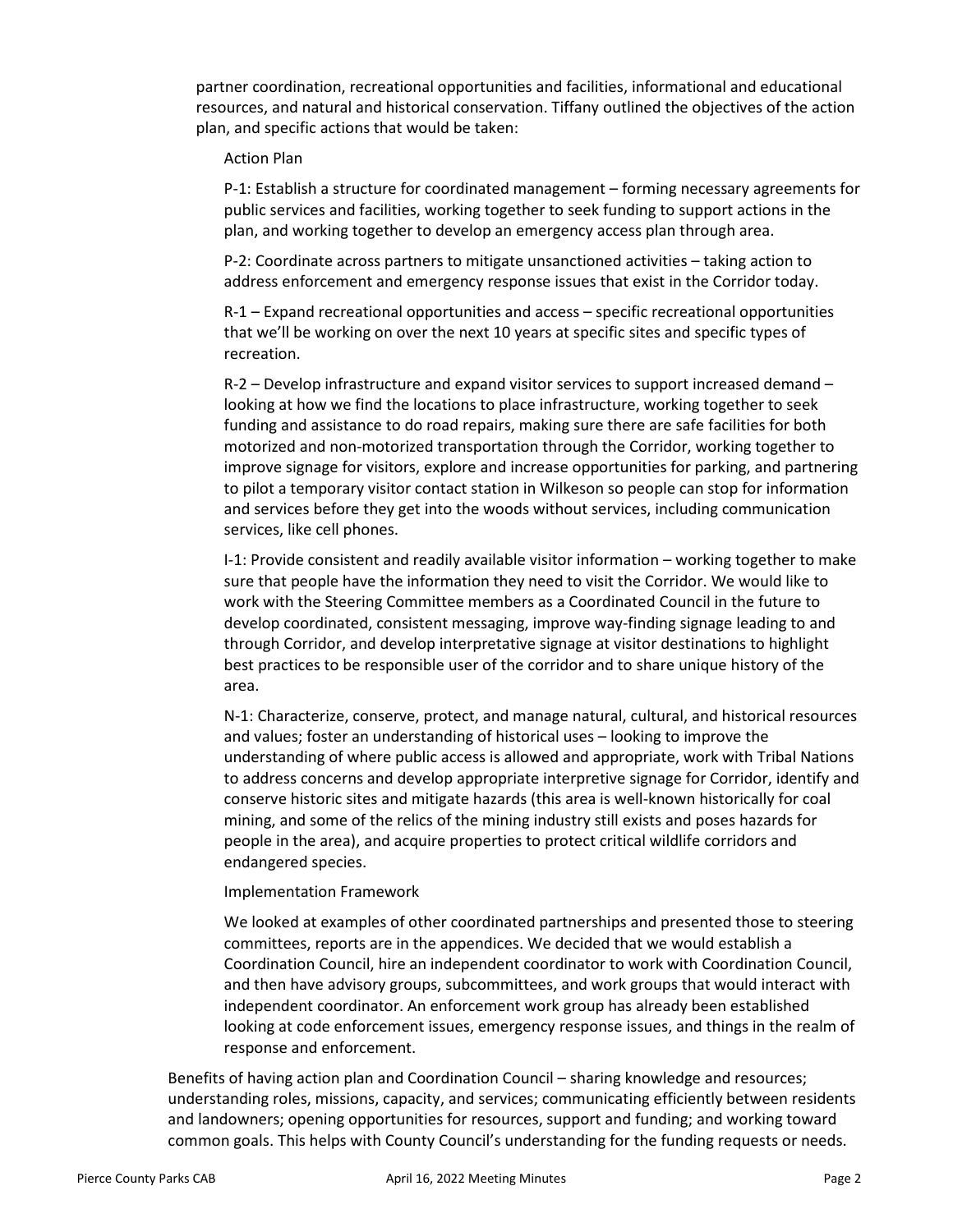Staff Recommendation: Tonight, as Roxanne mentioned, this is a little different than a master plan specific to Pierce County's property. This is a cooperative plan, so we're not asking for recommendations in terms of what we can change in the plan, we are asking you to support Pierce County Parks continued involvement in implementing the Plan through participating on the Coordination council and advancing the actions in the Plan.

#### **C. Public Comments – No public comments.**

#### **D. Board Discussion/Recommendation –**

Q: Tom: Question to National Park Services – Does having a plan like this help with Federal funding for potential future capital improvements?

A: Greg Dudgeon responded that it is helpful in understanding priorities of shareholders and stakeholders and helps us shape where the asks go and what the asks comprise of.

Q: Aaron: What is the long-term? There are some actions being called out in terms of hard actions, and some aspirational, is there going to be a situation where these entities may have to pass additional legislation or harder policy decisions in order to advance some of these goals and objectives in the plan? The plan is calling for improvements in facilities, but the National Park Service has been struggling with funding and a backlog of maintenance issues. It looks like some of the long-term provisions for some of the maintenance and updates on trails would be a time horizon for 7-10 years, so I am assuming group is looking at funding strategies?

A: Roxanne: That is the intent of this plan. This is the least visited Mt. Rainier entrance, limited population, roads in dire need of repair. No roads, no broadband, no restrooms. With the weight of this plan, we can support each other. This helps get the agencies on the same page to move forward.

Q: Tom: It appears there's a lot at County level both infrastructure, roads, etc., and Sheriff-type issues. How would you describe them as stakeholders going forward?

A: Roxanne: I'm outside out my lane with bringing these other groups into this. We have work to do in this implementation and populating the work groups with folks with a very clear task to make it collective.

Q: Derek: Will this recommendation provide enough for you to go to Council, and will Council garner support with Sheriff's Office, and Dept. of Emergency Management, will it be handed down from Council and Executive Department? Or will this fall on Parks and Recreation?

A: Roxanne: Parks is an Executive Branch, as is the DM, and Roads, but Sheriff is under independent elected so that has some of its own nuances. As we went through budget process, we talked about this collaborative and project, and put some seed member toward that independent coordinator. The primary place for Council is awareness, and if we run into challenges, it will be nice to go back to this plan which you've adopted, and Council's adopted and be able to encourage departments to put the necessary resources into it.

Q: Dean A.: I like the plan. I also like the fact of keeping a balance between being detailed, but flexible, in allowing different groups to participated as needed, as well as subgroups, and I'd like that to remain in the plan moving forward.

Aaron: Would a board member like to make a recommendation on an adoption resolution of support?

*Derek Barry moves to make a resolution the Citizens' Advisory Board is in support of this CAP and it should move forward. Caleb Heimlich seconds. No opposed, motion carries.*

Any discussion on the motion on the floor for support of the CAP plan as is?

Q: Joan: I'd like to ask Roxanne if you're having trouble manning all the things you're doing now, will you have the man/womanpower to do all this?